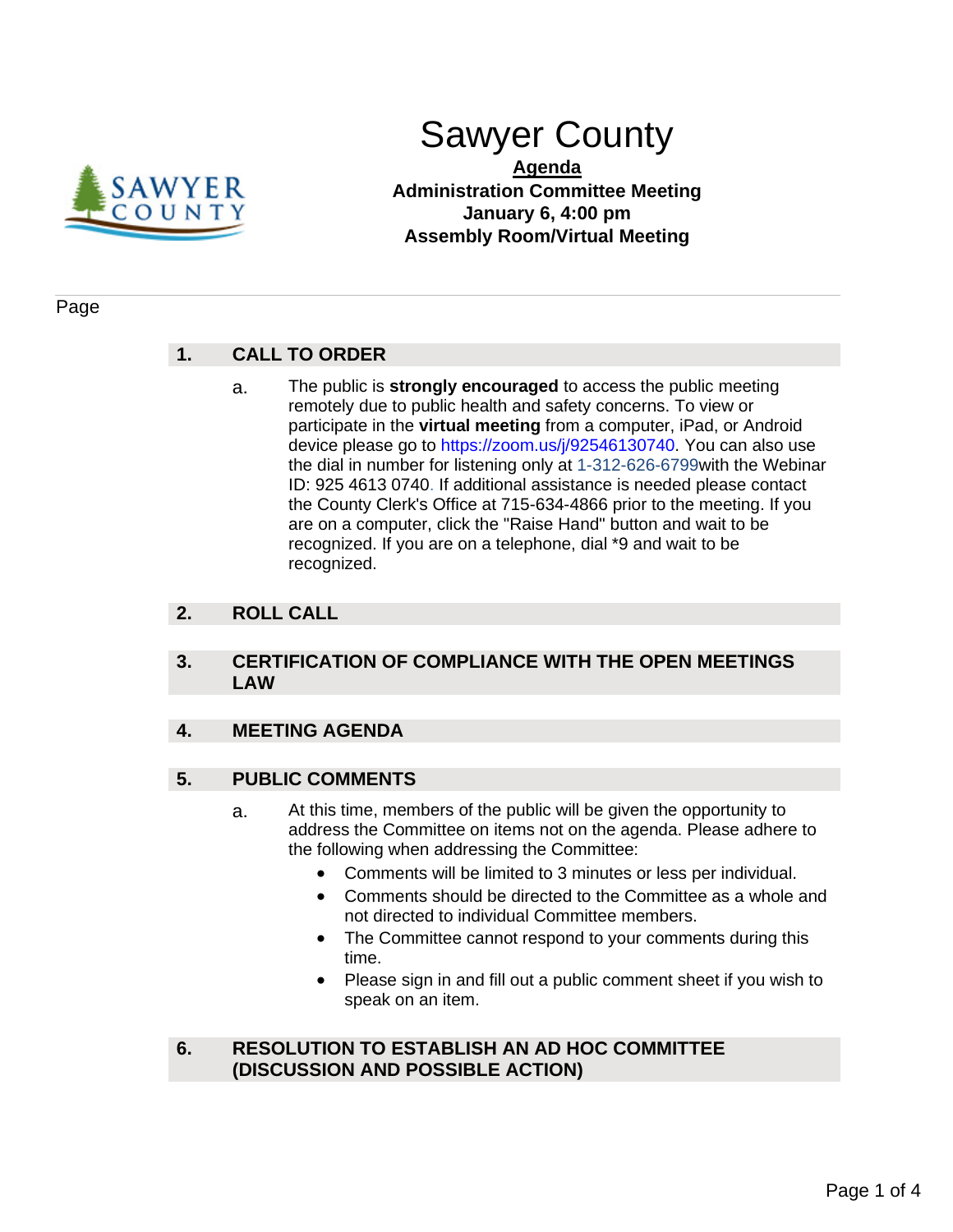#### 3 - 4 a. Res 2022- Authorizing Creation of an Ad Hoc Committee to [Recruit County Administrator](#page-2-0)

#### **DISCLAIMER:**

*A quorum of the County Board of Supervisors or of any of its committees may be present at this meeting to listen and observe. Neither the Board nor any of the committees have established attendance at this meeting as an official function of the Board or committee(s) or otherwise made a determination that attendance at the meeting is necessary to carry out the Board or committee's function. The only purpose for other supervisors attending the meeting is to listen to the information presented. Neither the Board nor any committee (other than the committee providing this notice and agenda) will take any official action with respect to this noticed meeting.* 

*Copy sent via email to: County Clerk and News Media. Note: Any person wishing to attend whom, because of a disability, requires accommodation should call the Sawyer County Clerk's Office (715.634.4866) at least 24 hours before the scheduled meeting so appropriate arrangements can be made.*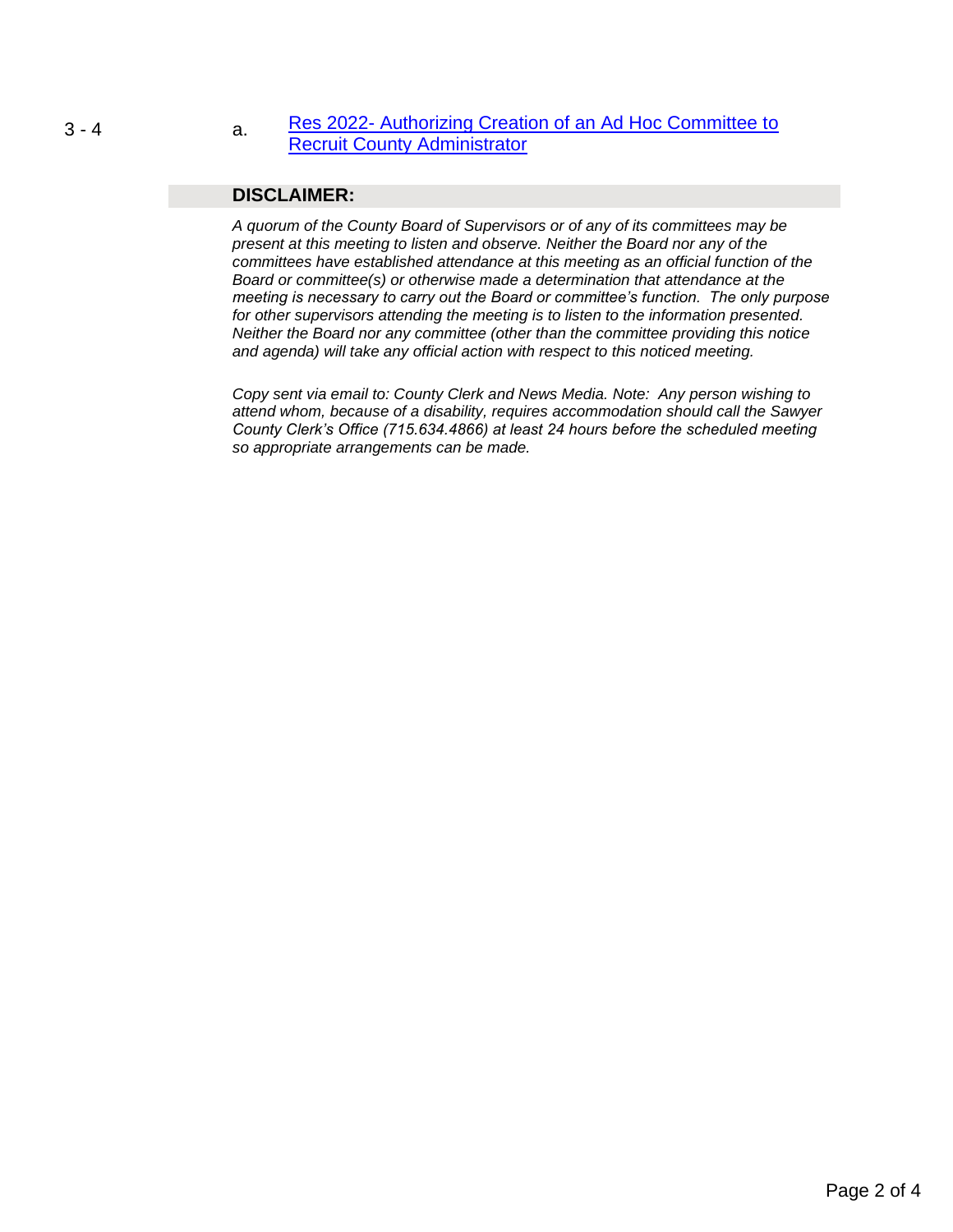<span id="page-2-0"></span>1<br>Resolution Resolution 2 3 **SA WYER COUNTY BOARD OF SUPERVISORS RESOLUTION TO AUTHORIZE**  4 **CREATION OF AN AD HOC COMMITTEE**  5 6 **WHEREAS,** Sawyer County (the "County") received notice of the upcoming retirement of the 7 current County Administrator, Thomas R. Hoff; 8 9 **WHEREAS,** Part I, Section 3 of the Sawyer County Board of Supervisor Policy and Procedure 10 Manual ("Board Rules") permits a County standing committee to create an ad hoc committee so long as 11 the specific procedures set forth in the Board Rules are followed; 12 13 **WHEREAS,** the County Board Chair brought forward this Resolution at the County Board 14 meeting on December 16, 2021 to recommend creation of an ad hoc committee (the "Ad Hoc 15 Committee"), to clearly state the Ad Hoc committee's purpose (as set forth below), to describe the Ad 16 Hoc Committee's duties and responsibilities (set forth below), and to appoint members of the Ad Hoc 17 Committee (as set forth below); and 18 **WHEREAS**, the County Board reviewed and discussed the contents of this Resolution at its 19 meeting on December 16, 2021, and determined that it is in the best interest of the County to approve the 20 the creation of the Ad Hoc Committee for the purposes stated herein and according to the terms set forth 21 herein. 22 **NOW, THEREFORE, BE IT RESOLVED,** the County Board determines the following: **23 24 25 26 27 28 29 30 31 32**  33 **34**  35 **36 37 38**  39 **40**  41 **42 43**  1. 2. 3. 4. 5. 6. Recitals. The Recitals set forth above are true and correct, and are hereby incorporated into this Resolution. Approval of Recruitment Ad Hoc Committee. The County Board hereby approves creation of the Ad Hoc Committee described above, which shall be an ad hoc committee of the County Administration Committee. The Ad Hoc Committee shall disband upon the hiring of a new County Administrator. Purpose of Ad Hoc Committee. The purpose of the Ad Hoc Committee is to recruit a quality candidate for the position of County Administrator. Duties of the Ad Hoc Committee. The duties of the Ad Hoc Committee are those necessary to achieve the purpose of the Ad Hoc Committee. Members of the Ad Hoc Committee. The Ad Hoc Committee shall consist of the following members: (a) County Board Chair; (b) Public Works Committee Chair; (3) \_\_\_\_\_\_\_ · , (4) \_\_\_\_ \_\_ and (5) \_\_\_\_\_\_ \_ Creation of Ad Hoc Committee. Consistent with Part 1, Section A.10 of the Board Rules, upon approval of the County Board of this Resolution, the County Administration

36202227\_1